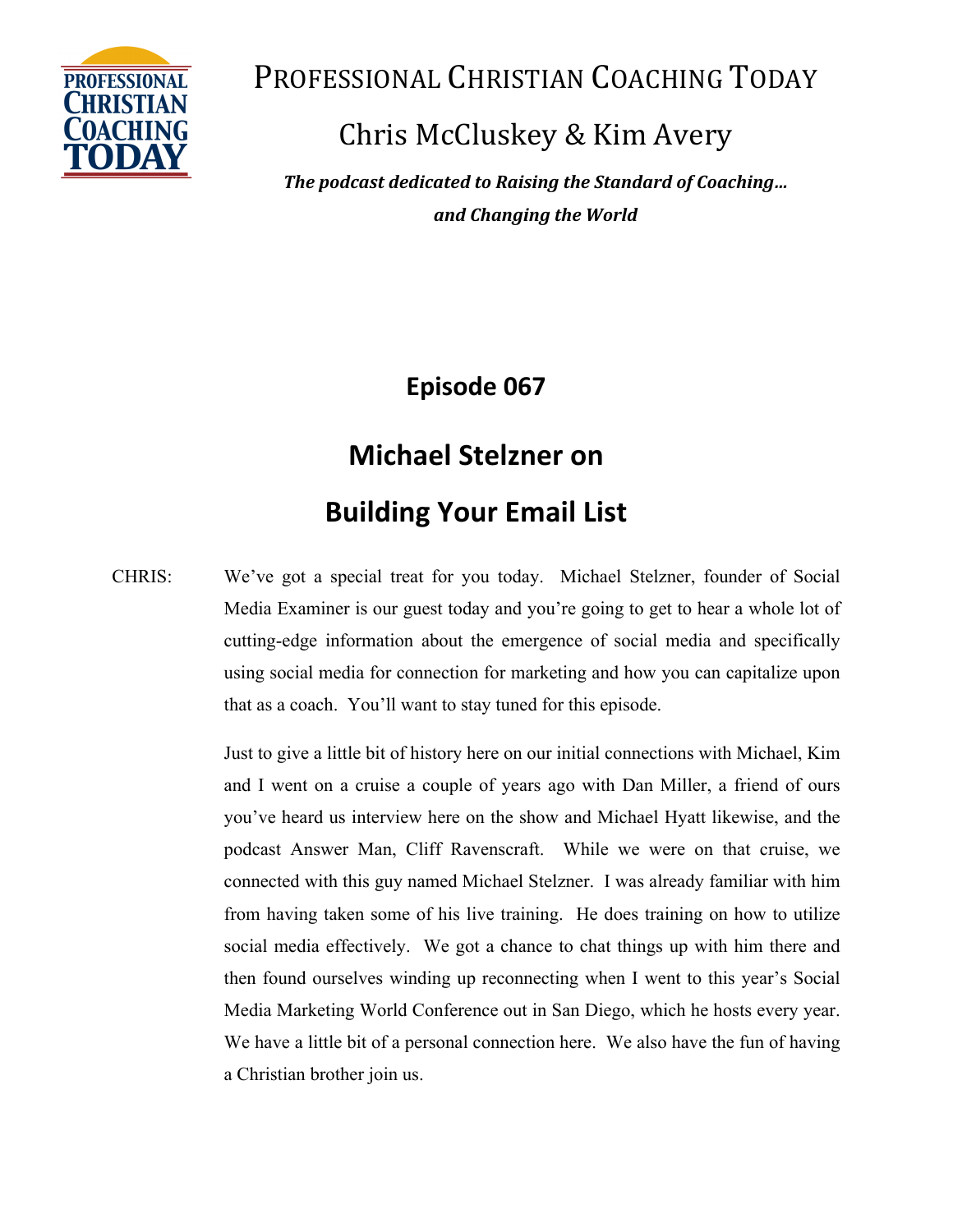So Social Media Marketing and Social Media Examiner, not distinctly Christian businesses that he runs but he very definitely is a brother in Christ. Kim, why don't you give our listeners a little bit more background on the business side of Michael Stelzner and then we'll cue him up here.

- KIM: Alright. I'd love to do that. As Chris mentioned, Michael is the founder of Social Media Examiner, author of the books Launch and Writing White Papers, and the man behind large events such as Social Media Marketing World and Social Media Success Summit. He also the host of one of my favorite podcasts, Social Media Marketing podcast, founder of the Social Marketing Media Society and host and maybe this will come up in our interview today, I find this fascinating, of a weekly morning show, Social Media Marketing Talk Show. Thank you for being on the show today, Michael.
- MICHAEL: It's my absolute pleasure to be here.
- CHRIS: Mike, our topic today is growing our mailing list and of course, that's one of the single greatest ways in which we can strengthen our businesses, but one of the many things that drew me to you initially was learning through our mutual friends how deeply devoted you are to the Lord and to your family. You're a serial entrepreneur like me. You develop businesses and I got to believe that at least part of the reason you do that is because of the desire to have greater control over your time and your life so you can spend time with your family and with your church. Can you start here for our listening audience by sharing a bit about what did draw you so quickly as an entrepreneur to zeroing in on the power that lay in social media and social media marketing specifically.
- MICHAEL: Well, first of all, I do agree with you that it's absolutely critical that we spend quality time with those that matter in our lives and actually, you may not know this about me but I started a project called MyKidsAdventures.com, which is a website designed for busy working professionals that don't have a lot of time to figure out what fun things are that they can do with their kids. It was a one-year project and it was designed to run the different seasons and it was designed to be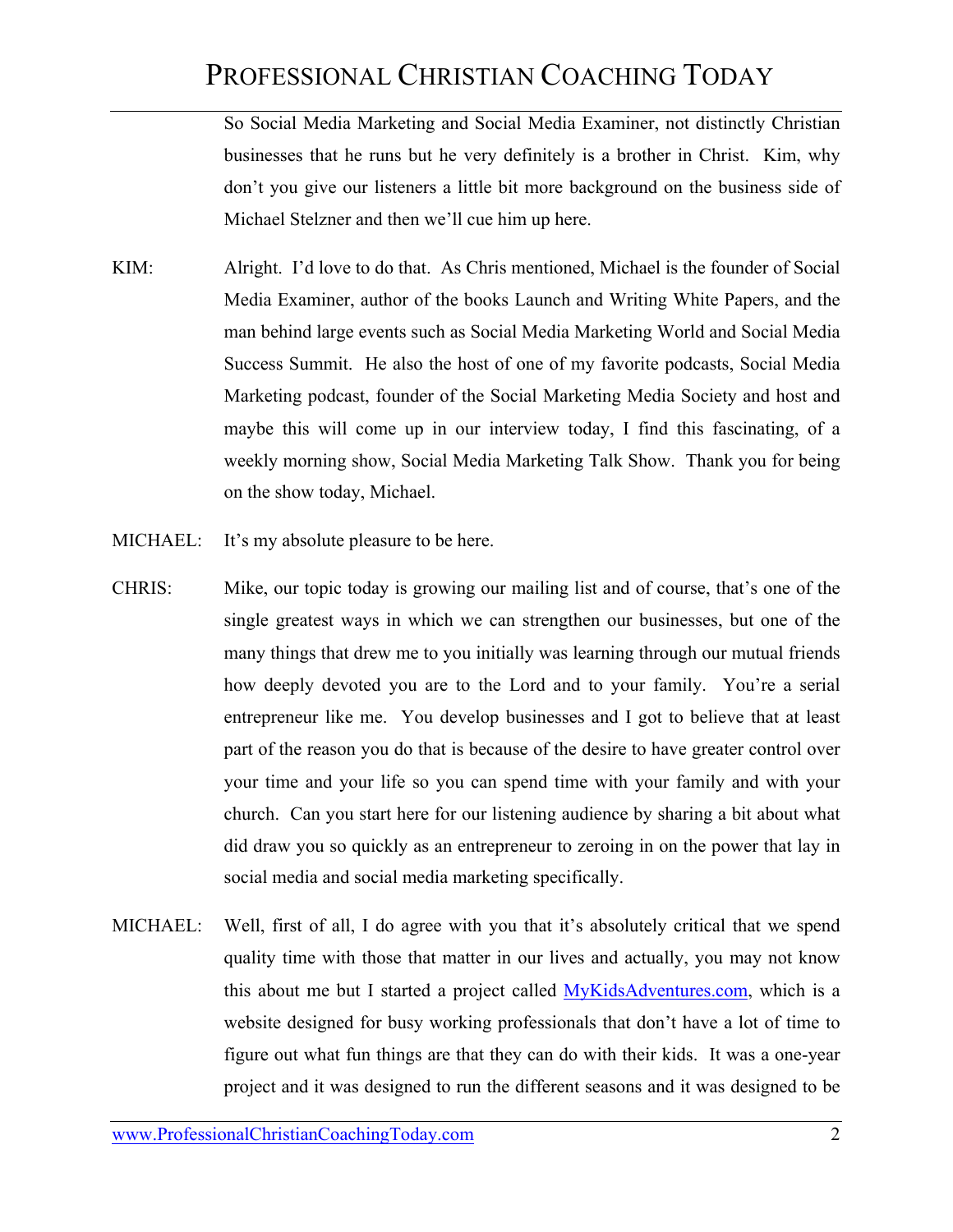nonelectronic experiences, things in the backyard and the great outdoors that we can do with our kids to kind of open their eyes to the world in a non-digital way.

The reason I started Social Media Examiner, honestly, God's hand was there. Prior to starting Social Media Examiner, I was a writer and I had plenty of work and I was only growing in popularity and people wanting to work with me. If you go to Social Media Examiner and you look at our mascot, it's a little guy holding a magnifying glass and that little character is kind of what I'm really like. I'm a guy that loves to go on adventures. I'm a guy that loves to seek out and try new things and I've always been a tinkerer.

When I started Social Media Examiner, I noticed that everybody was talking about this thing in social. What everybody was sharing their opinion specifically about social media. They were talking about why social media is good or why it's bad, but nobody was actually teaching people how to do it. Because of my background as a writer, I just decided I'm going to create this movement. I'm going to have it be completely free where everybody else is giving opinions, trying to persuade the world that they are experts, and then come buy my services. I figured why don't I just teach the world how to do this and along the way, I'll learn how to do it.

I launched it in October 2009. The thing completely exploded and we weren't selling anything. It was a completely free thing. I was trying to create a movement because back in 2009 if you all recall, we were in a recession, right? The economy had just crashed and I didn't need this. I was very successful but I just kind of sensed that this is something I ought to do, and the thing completely exploded. Fast forwarding to today, millions of people consume all the things that we produce and we give away 95% of everything for free. I feel like God has used me and the team that I built around me to essentially prepare kind of a mission field for allowing people to be empowered to go out there and use free things to share their message. Those free things might be podcasting, blogging. It could be live video, it could be regular video, or it could just be social media.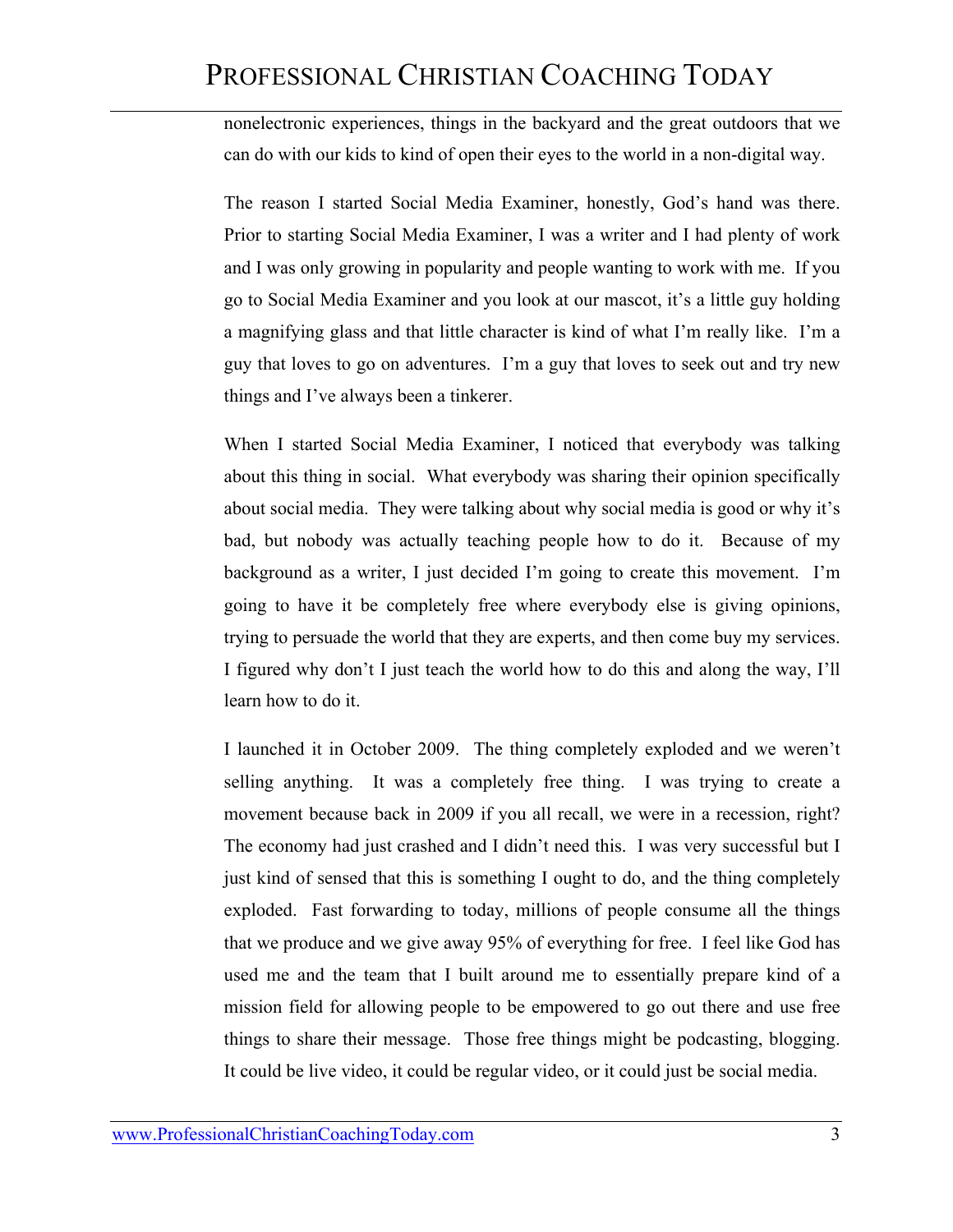The reason social media exploded back then is nobody could afford to g out and pay for advertising. I just kind of was in the right place at the right time and God used me to essentially empower lots of people in the world to be able to share their message and the ripple effects of it have been pretty amazing. I don't know if I answered your question. I might have gone down the rabbit trail but if not, refocus me.

- CHRIS: No, man. That was great. And as you were sharing that, what it put me in mind of was when I was out in San Diego this year for the big conference, Social Media Marketing World, you had a team of more than 150 people helping you pull off that conference, and they were volunteers. I remember how impressed I was by that. They all had shirts so we recognized who they were. I guess you gave them shirts but aside from that, they were there because they have that same spirit of just abundance mentality and let's just grow this thing. It's a great place to be. They raved about being part of your community and it was a beautiful illustration of exactly what you're saying. You give it away free. It is a movement. It's something that's just kind of growing organically and it has exploded.
- MICHAEL: It's pretty crazy. As a matter of fact, at Social Media Marketing World, we have staff and we have volunteers. There is about 30 or 40 of us that sat in a circle before the conference and just prayed that God would use this conference to accomplish His purpose and people would walk away with some sort of a spiritual kind of transformation in their life even though Jesus wasn't talked about from the stage. We had people walk away saying this was like a religious experience. We had people from all walks of life saying, "This is the most amazing thing. I don't know why, I don't what, but there is something unique going on here," and we know obviously what was really going on.

My mission in life has always been to live by example and I think that by trying to give so much away, in the case of Social Media Marketing World, these are paying customers, right, but to give you some perspective, when you have millions of people that read and listen to all the things that you produce and then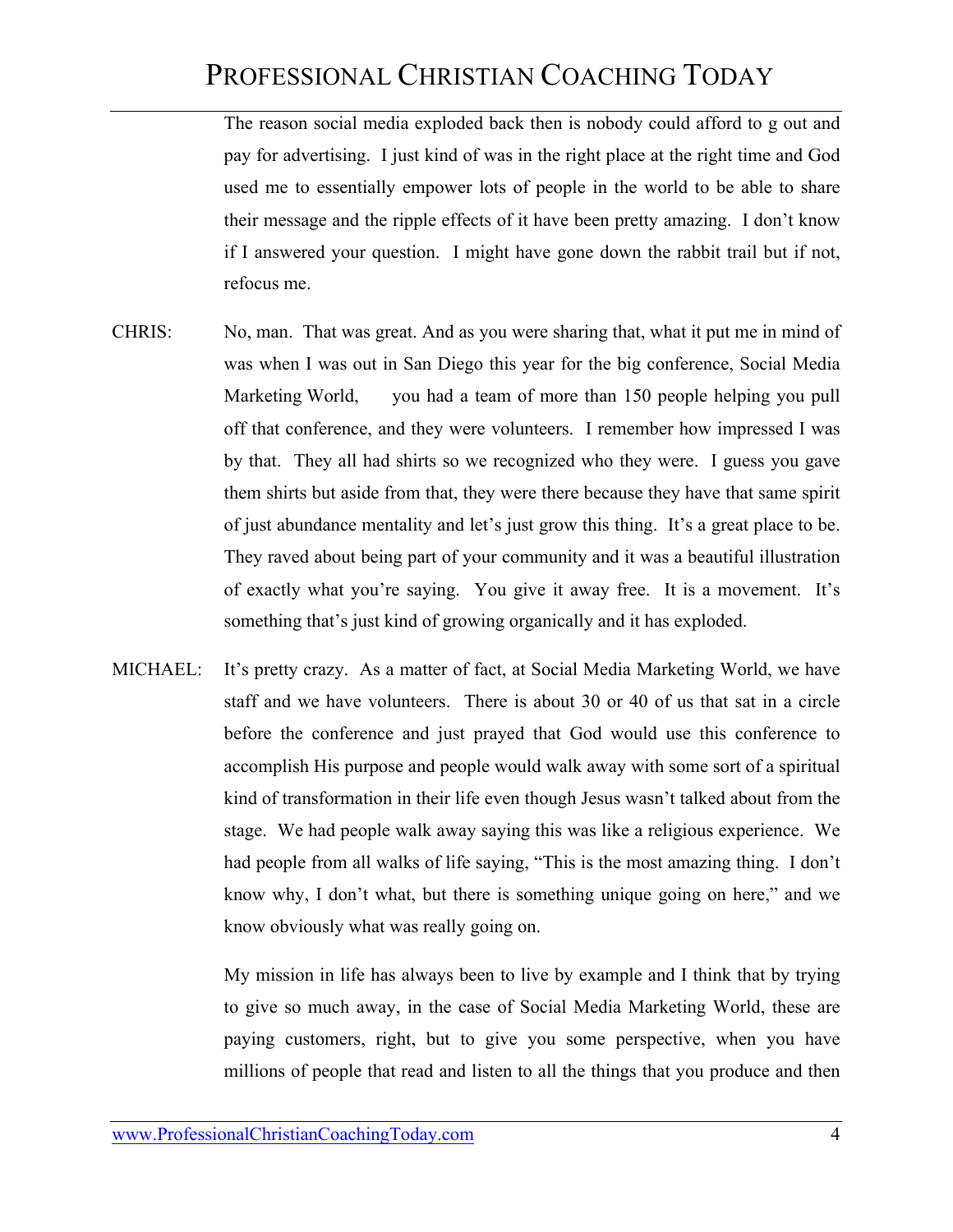you have a couple of thousand of them come together, it's just a tiny little representation of the bigger audience that we serve. We know that not everybody can afford to come to social media marketing world but it's things like that that help us create all the free stuff that we create.

KIM: Well like you said, it started a movement beyond the content which is very rich because you are my go to person whenever I want to learn how to do anything or I want the final word on anything, but that what I call with our coaches, generosity marketing. Give first with no expectation. Just give your best stuff, serve well, and people are going to want to go deeper with you. That's what it says in the Bible. That's what works out in the world and people really see your heart and want to work with you and go deeper.

> Returning to our topic for the podcast today then, with all the social media marketing techniques and tools that you know and understand, I've heard you say – and correct me if I'm wrong – that your email list is your most valuable marketing asset. For our listeners' sake, could you explain to them why, as a social media guy, you're email list of all things is your most valuable marketing asset?

MICHAEL: Well, the social networks, all of them, use artificial intelligence and technology to decide what you see when you log on to Facebook, for example, or when you're on Twitter, Pinterest, or Instagram. The challenge that we face in the olden days was social media. You could post something and it would just essentially be seen by everyone who follows you, but now that you have almost 1.7 billion people on Facebook alone, they can't possibly show everything to everyone because it would scroll by so fast you wouldn't be able to read it.

> The challenge that we face now is the supply-demand problem where there is so much content out there and there is such a diversity of content out there that no one wanted to be on the social network if they didn't somehow figure out a way to curate and show the content based on some short of guess work. That's where algorithms come in. The challenge for those of us that are trying to build an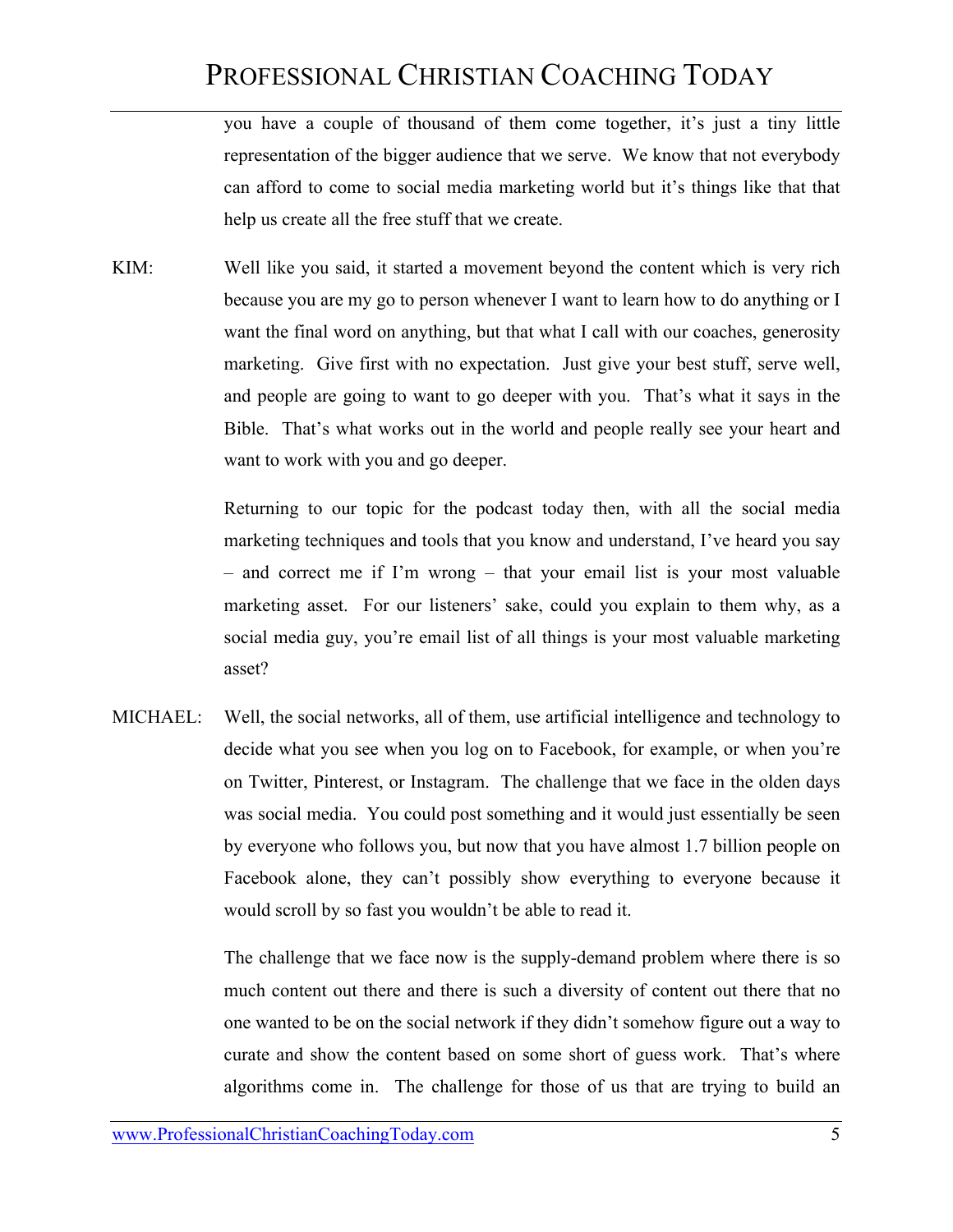audience, whether that be a ministry or a business is that it's getting harder and harder for us to make sure our message is seen by the audience that we want to see.

In the case of Facebook, those that have been around for a while that have a large following are beginning to see less and less reach with that content, less and less free reach, if you will. We call it organic reach in my world. The only way that you are able to actually get any reach on that content is to pay for it and when you pay for it, it's like the Disneyland express pass, right? You can get to the front of the line. The problem is, we don't have a lot of money to spend on that and what used to be free now cost money for a reasonable reason because the bottom line is that they want to create an experience that's not for us that are promoting but for those that are there consuming.

That all harkens back to email here in just a second, and here's how it harkens back, because if we have a website which I'm assuming we do whether it be a blog or some other kind of site, we have traffic come into that website from search, from emails, from social, and every other kind of channel you can imagine. As these people are coming to the website, the objective is that they get a taste of something that you have to offer like an article and then the hope is that they find so much value in that article they want to receive more of it. What I'm preaching to the world right now is that it's not so much about big numbers anymore, it's not about huge quantities of the hands, and it's not about driving lots of traffic. It's about cultivating and developing small communities of raving fanatical, loyal followers and fans.

Just like anybody who has a church. You get to a certain point where intimacy becomes harder as your church gets bigger and bigger, and anybody who has a megachurch can understand this. How do you accommodate that? You develop community groups, and you develop small gatherings of people that share common interest and topics on Bible studies and everything else that you can imagine. This is kind of the same principle applied to the internet. If you can get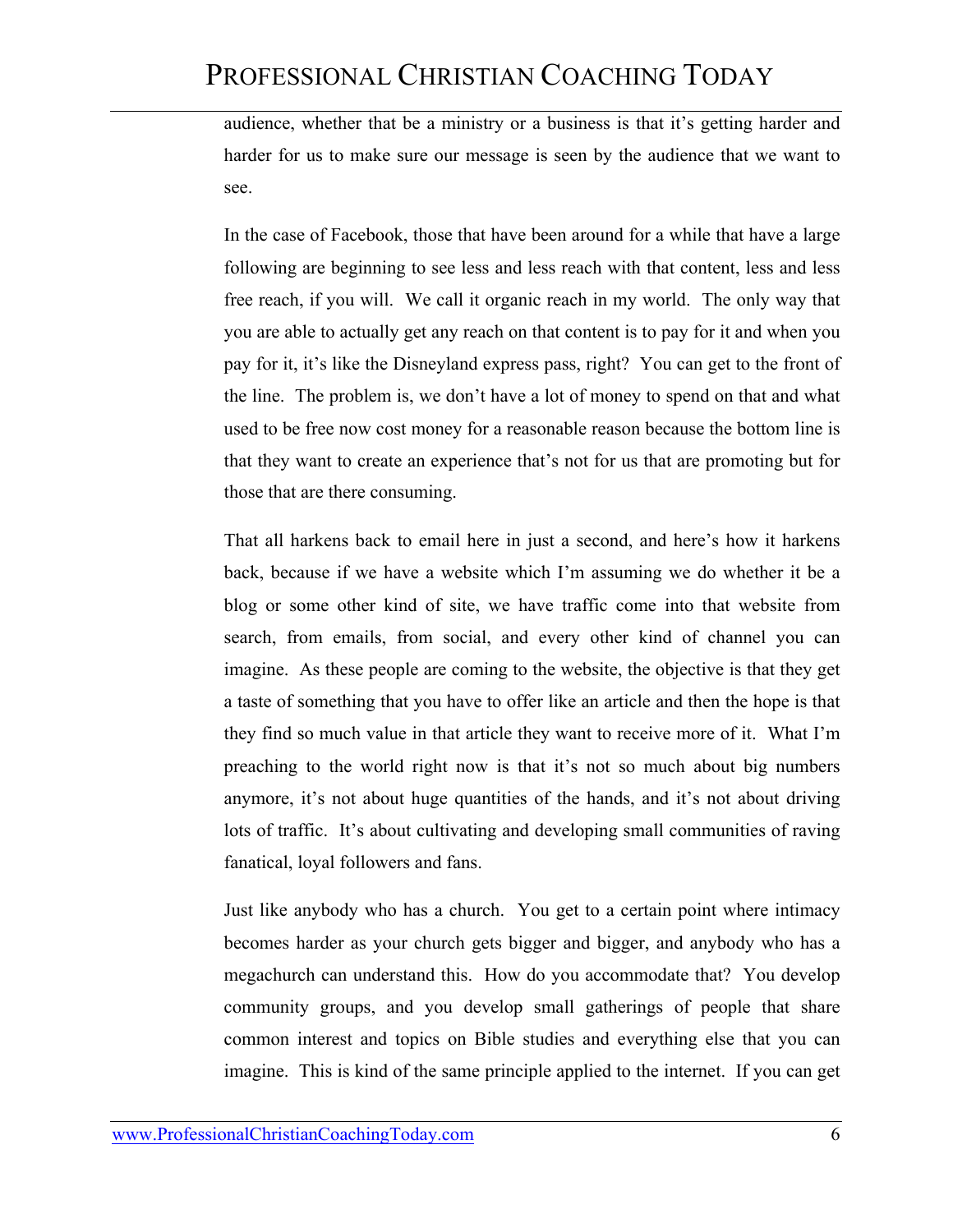a percentage of your traffic, let's say you have 1,000 people a week come into your site. If you can get 100 of them, which is a lot, 10% of them, to opt into your email newsletter, then what you can do is you can begin to feed them every week, just like you do at church and you deliver content to them on a consistent basis.

Eventually, some people are going to stop because they don't find it tasteful or they might leave and might unsubscribe from the list, but the hope is that that email communication is something that is not being decided by an algorithm. It is something that is under your control. Unlike developing a fan on Facebook which ultimately is technically worthless if you have to constantly pay to get back to them, with the email acquisition, you can develop a very loyal fan base.

I'll give you an example. We have 540,000 people on our email newsletter list. We email them three days a week. Not every single person opens every day but every time in those emails, we are providing them valuable content that they can continue to receive and feed. What we do at Social Media Examiner is whenever people visit our website, we have all sorts of techniques that we're using to try to get a higher percentage of them to opt into our newsletter list. In our case, we're talking tens of thousands of people that are getting onto our email newsletter list every single month. Really, the goal here is the micro community because if you have 10,000 people visiting your website, maybe you just need a few hundred of them to become email subscribers with the hope that those few hundred will ultimately become people that will be part of your ministry

CHRIS: Well, I think if we were summing up what you're saying about the incredible importance of having an email list in addition to your other followers and other forms of social media, it's the shift control. You exercise total control over how often they hear from you, what they hear from you. You can't make them open it, but short of not being able to control them opening it, otherwise, you're in control whereas the other forms of social media, great to have tons of followers. You want thousands and thousands of people following you especially if they are of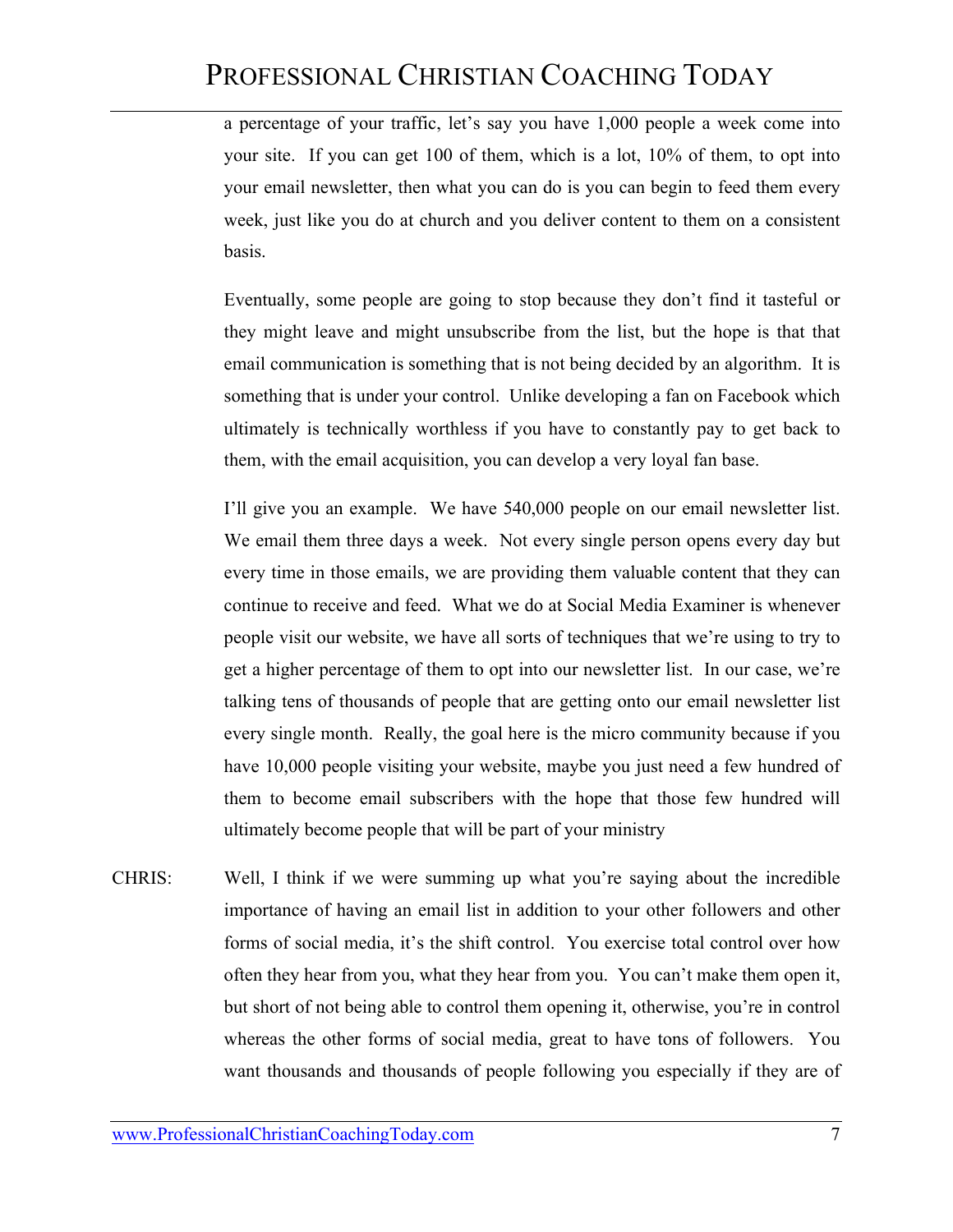your same ilk, but when the algorithms change, your message may or may not reach those people. You don't have the same measure of control there.

Taking that, Michael, talk to some of our listeners who have put together a website. they have launched their presence to the world on the web and they followed the basic protocol which says I have something that people would want of value that's going to have them trade you their email address in order to get that free download or that article that you have, or to access that special offer that you have. They are starting out. What would you suggest to someone who is just beginning to start getting their email list built?

MICHAEL: Well, first and foremost, let's just say they are blogging. I think we're going to assume everybody has currently a blog content here, right, because that's how they are probably driving traffic to their website. What I would do is I would look at my Google Analytics data and I would see which of my blog articles are most popular. What I might do is I might say to myself, are these articles popular because they happen to get picked up by a search engine or they are popular because it's actually serving what are our objective is as a company? That might be the first clue as to the type of content that you could create. That's extra content that you could offer as a freebie to get them to opt in.

> Another thing that I would consider doing is I might consider doing a survey and that's what we do at Social Media Examiner every year. I might survey everyone that I have access to that meets the ideal demographic of who I'm trying to reach and I'm going to ask them a series of questions. What's your biggest struggle with? Fill in the blank. How do you plan on changing in these areas in the next 12 months, increasing, decreasing, staying the same? Then I would ask a couple of demographic questions like how old are you, what part of the world are you located in, what is your job title if it's job title you're going after or whatever. Fill in the blank, how many kids do you have?

> Then what you can do is once you collect that data and you could use a tool like SurveyMonkey to do this then you can segment that data and you can say,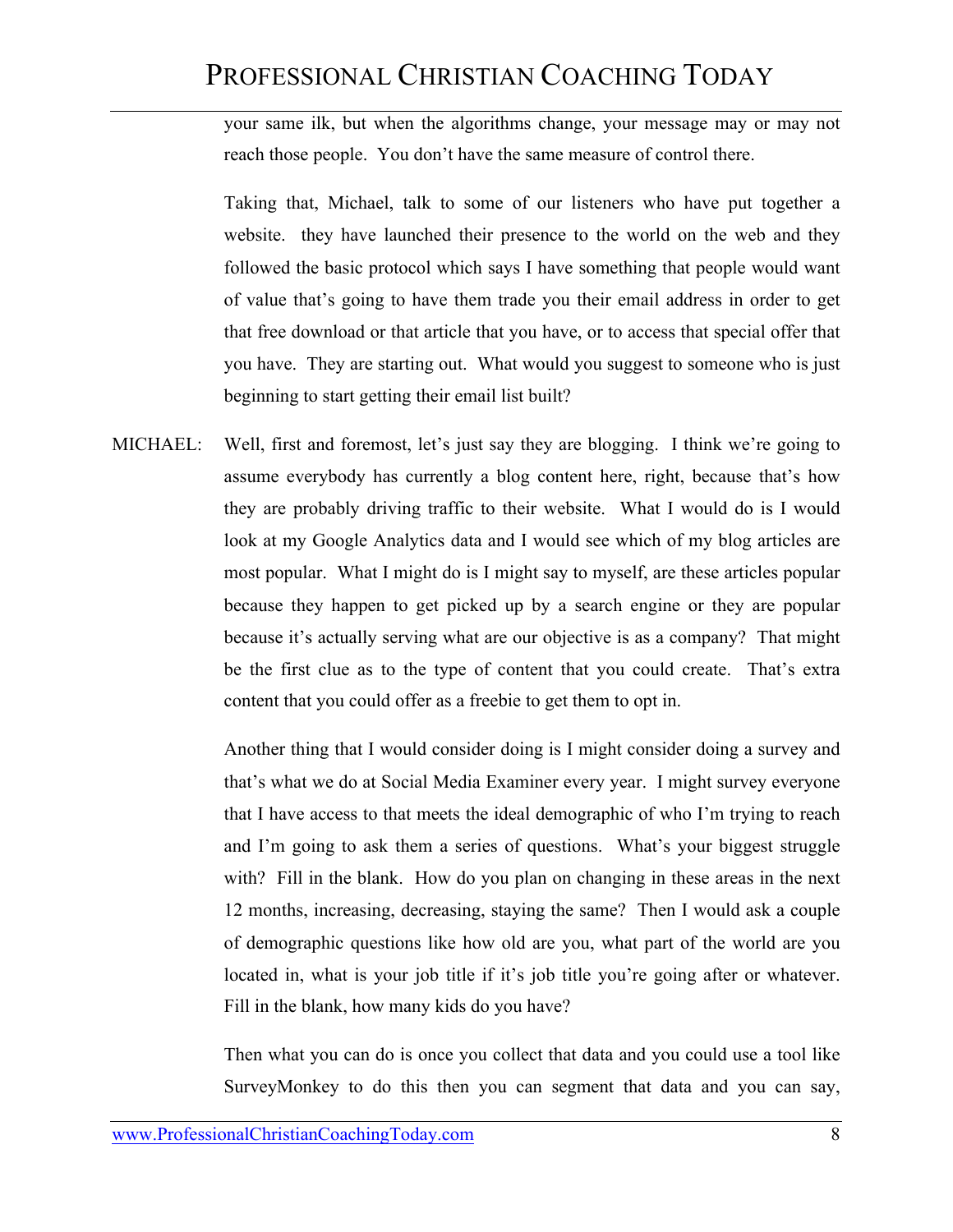"Alright, we know who we're trying to reach. We're trying to reach women with children that have children that are preteen." You could say for all the women that are preteen, how do they answer these questions? You could see what their biggest struggles are and then what you can do is you could create a video. You could take that video and you could transcribe it if you want and you could give away a video and a transcript as a freebie very easily. So many people in the ministry have no problem talking so you could simply record something, create a PDF out of it, and then offer it as some sort of cool little bundle. That's what you can do with that.

- KIM: I love that. As coaches when we're working with our clients, when we're training them, one of the things we say is whenever you're stuck as a coach, you don't have to worry about it because you have an expert on the call, and the expert is the client. Where do you feel this should go? What have you gotten so far? What's coming up for you as we discuss this? I hear what you're saying is the key to find out what people want is to remember that there's always an expert in our audience and that is the consumer themselves. Take the time to ask them what it is they want in that survey form. I've done that myself and I have to confess, Michael, I work with coaches all day everyday and I almost thought this is a silly exercise, my first survey, because of course, I'm a mind reader and I know exactly how they are going to answer these questions. I was surprised and humbled to find out that I'm not nearly as good a mind reader as I thought I was. I don't know if that's ever happened to you.
- MICHAEL: All the time, yeah. The bottom line is, we all think that everyone is just like us, but in reality, that's just not true. That's the dilemma that any marketer or anybody who is trying to promote faces is that they put themselves in the shoes of the person that they are trying to connect with. The only way to get that is to actually understand them and one way to study them is to simply survey them.
- KIM: Absolutely. Let's say that all of this is working, and it should, because it's like a recipe. Just put the ingredients together and these things work. So people have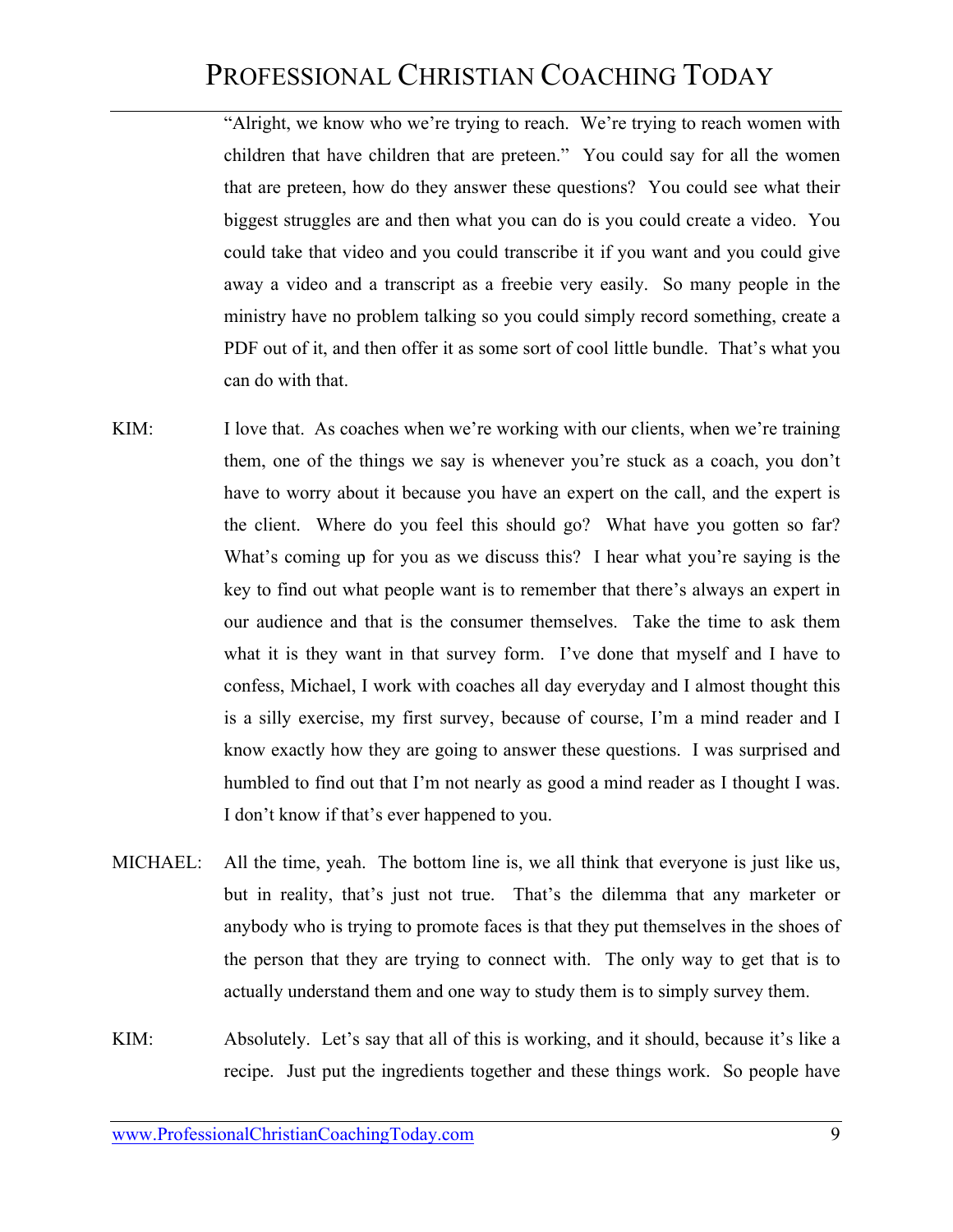people on their email list. They are writing content that Lord willing will really minister to the heart and soul and life, but now we have this problem that we call deliverability, right? I know fewer and fewer of my emails organically get through to people and they get put in this pesky little tab. Those of you who are listening who use Gmail understand what I'm talking about, that promotions tab on Gmail where you disappear into this black hole of the universe and you're never found again. What are you doing at Social Media Examiner about that problem?

MICHAEL: Well, we've got some really cool things that we do. You can test your message before you send it, which most people have no clue that you can do this. There's a really cool piece of technology that we are using called GlockApps, glockapps.com. What it allows you to do is it allows you to add about 10 or 15 different email addresses to your email system and create a little segment or group, and then you send that message just to the people on that little segment or group. In a matter of minutes, it tests those emails through Yahoo, Gmail, and every other major email platform and it tells you whether it went into spam, whether it went into their promotions folder, and it gives you recommendations on how to change it. What kind of words are bad in it because the bottom line is, there are, believe it or not, algorithms that play even with email and they are trying to make sure that stuff that they are trying to make people that are users of Yahoo and Gmail and all this stuff want to stay on those services as well.

> You'd be surprised like the word amazing is actually a trigger and if you use the word "amazing" sometimes that's going to trigger a spam filter. Even something as simple as having an image in email that does not have a lot of texts, that's also a trigger. These are just the kind of things that we've learned through trial and error. If you believe what I said is true which is email is your most valuable asset but the message in the email is actually getting intersected and put into a spam folder, then we have a serious problem here and this is the way that you can solve that problem is by using software to test it before you actually send the actual broadcast.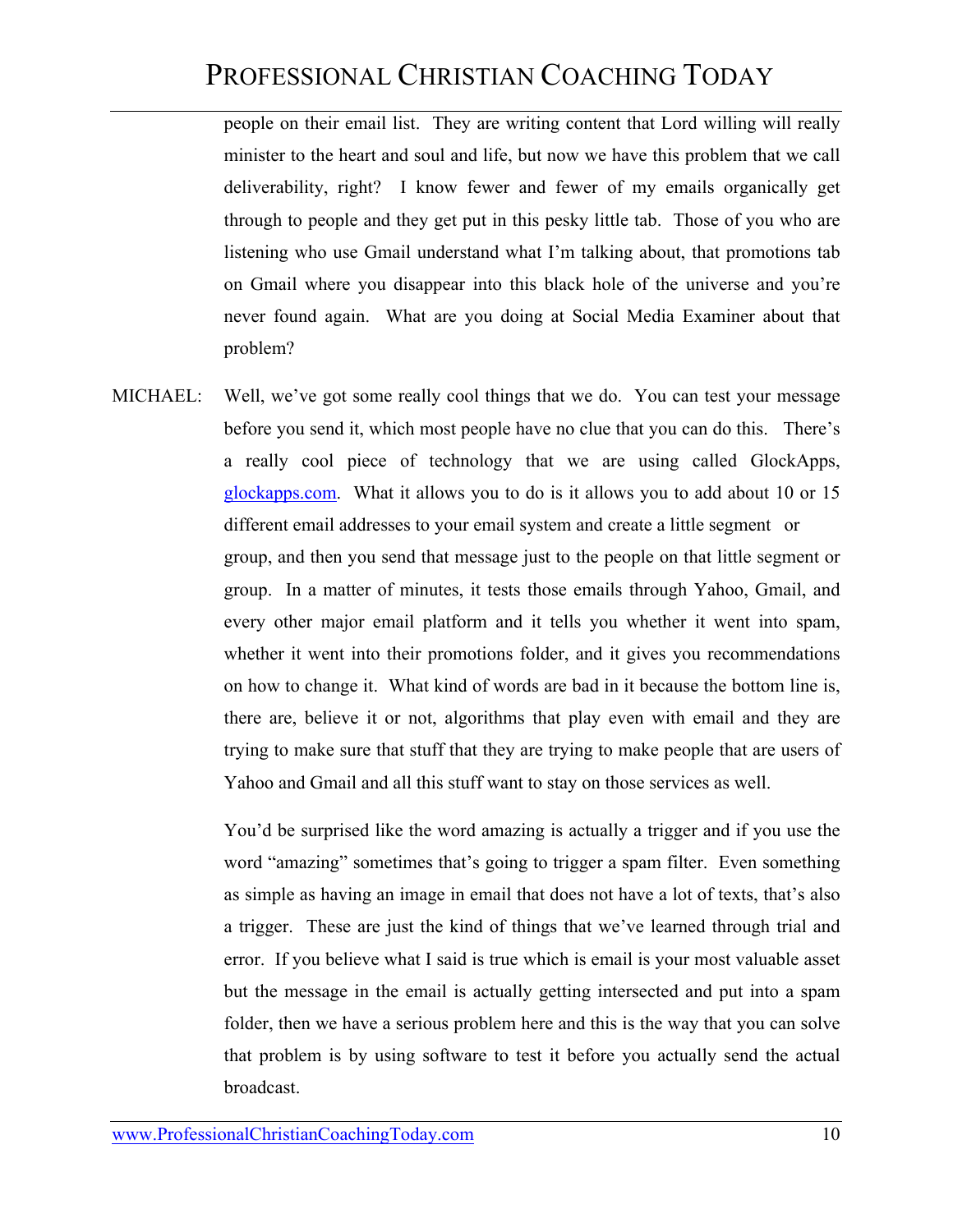KIM: I love that and you do that with every email that you send?

- MICHAEL: Every promotional email we do that with and every single email that we send with our newsletter is tagged and we monitor it to see whether there were some triggers in there because we look at the open rates of the emails. Sometimes, the open rate is the subject line. It's always the subject line, but sometimes the open rates could be dramatically down and then that's when we look and say, "Okay, maybe there is something in that message that triggered something. We send a lot of emails. We send three a week on our newsletter but then we also promote the different things that we have and those ones all go through extensive testing.
- CHRIS: Man oh man. That's good illustration of what Kim was saying about why we go to Social Media Examiner for the final answer on whatever is on the cutting bleeding edge of this constantly evolving medium. So Mike, our ultimate goal here is to get subscribers and then once they are subscribing to us, to get them to actually receive our emails that we send and get them to open them, but of course, all of that is ultimately hoping that then they take action on those. If they are connected to us but they are not actually some percentage of them that are acting, we're still kind of just shouting into the wind. For a coach listening to us right now, that means that a subscriber is hopefully going to click on a link in an email to maybe sign up for a group that they are launching or to schedule a free inquiry call to see about their services or that kind of thing. What are some techniques that you're using to get your readers to respond to your calls to action?
- MICHAEL: Well, now we're getting into a fun area for me, which is copywriting. That used to be my former trade before Social Media Examiner. There are lots of things that you can do. First of all, I strongly recommend you use their first name in the email, and this is actually not very hard if you're collecting their name at the point of registration. Almost everybody is familiar with going to a page where it says "enter your name and you're email address." A lot of times, they will say first name or they will say name. Most email providers allow you to segment automatically, if you will, and just show their first name.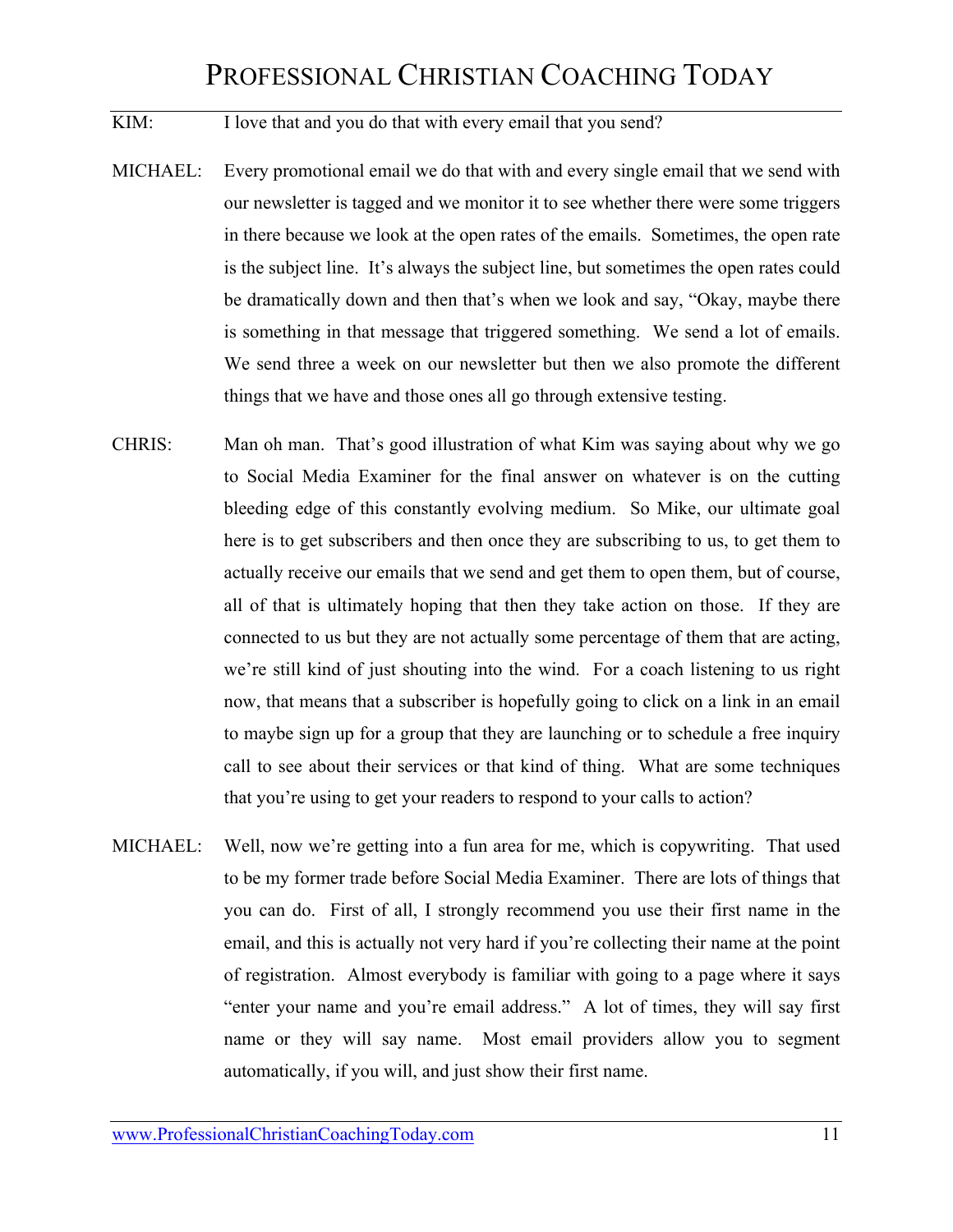A lot of times, we will inject their name into the email as if we had privately written them a message. We might say, "Chris, what are your thoughts on.....?" and then we might go through the email and later in the email, we might say, "By the way, Chris, just in case you didn't catch it, we do have a sale that's ending or we want you to check this out." So you can insert those into the message and even into the subject line. We found that when the name is in the subject line, the likelihood of it being opened is going to be much higher. You guys know this to be true, right? I mean, if your name is in the subject line, "Whoah, okay. What is this?" That's one technique that you can use.

Obviously the subject line of the email itself is absolutely essential. There are good ways and bad ways to do that, but you want to think like you are a consumer and you want to say to yourself, "I get a lot of emails in my inbox. How is this one going to stand out?" That's where writing something that's of interest is powerful. There's also a brand new thing. I don't know if you're familiar with Robert Cialdini. Have you guys ever heard of Robert Cialdini? Do you know who he is?

- KIM: Absolutely, yeah. Persuasion.
- CHRIS: Yeah. He wrote the book Persuasion, another one called Influence, Science and Practice. I had him on my show recently. He's an older gentleman. I think he's about 80 or something like that and he recently came out with a brand new book called Pre-Suasion and what he said in the book, Pre-Suasion, is that you can actually prepare someone to receive or increase the propensity that they will receive the intended action that you want them by putting a quote out there that sets them into a certain mental state.

For example, I've got a couple of quotes that I'm going to tell you right now and one of them is "simplicity is the ultimate sophistication" said Leonardo da Vinci. Now if I went on to say how are you looking to simplify your life, are you looking to not have to work as hard? Can you see how all of a sudden what it has done is it has prepared you to receive the message that's about to be received. Another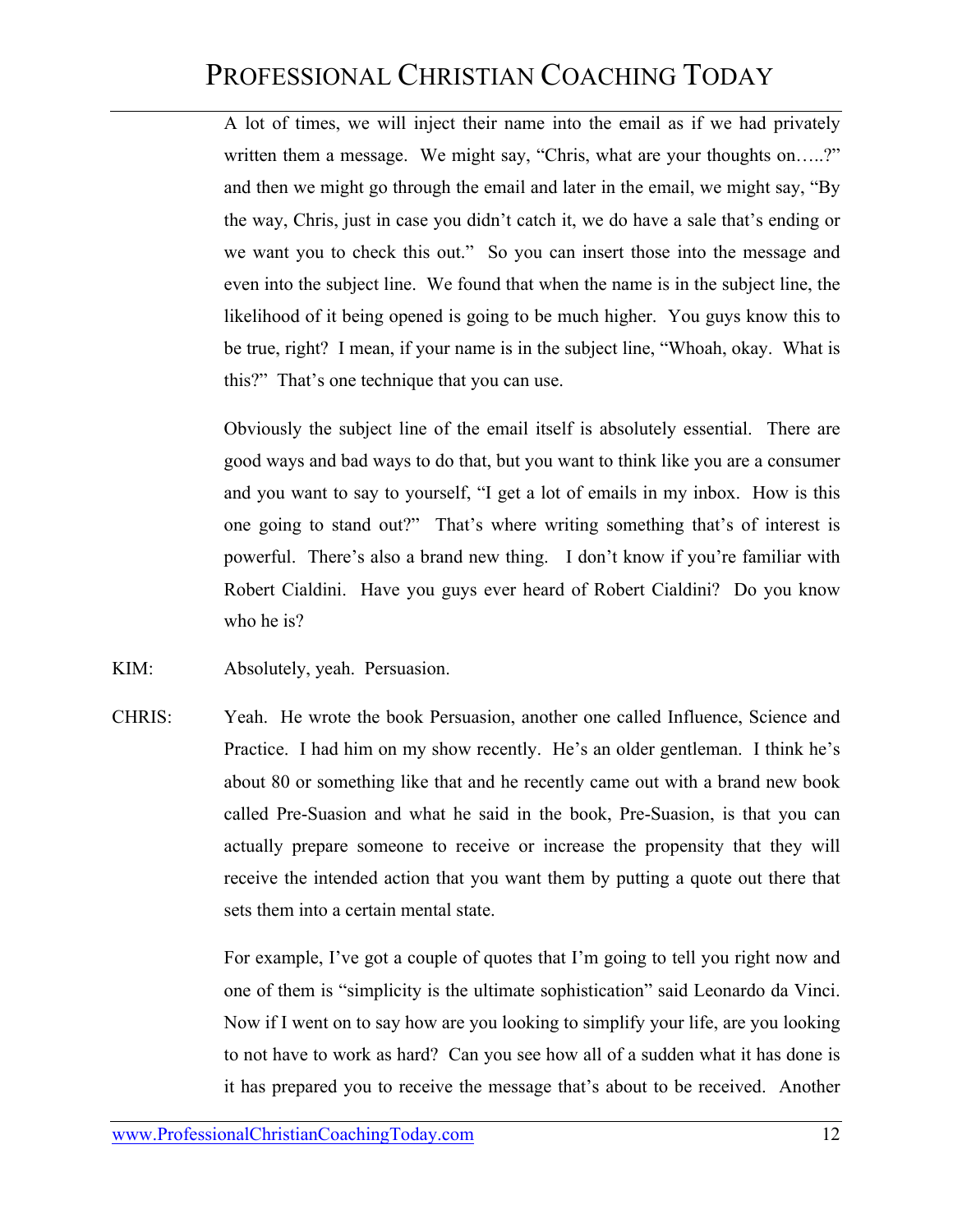one is, "If you can't explain it simply, you don't understand it well enough," said Albert Einstein. I could go on to say, "The importance of communicating clearly is so important" and I could set someone up to about to receive the message. This is something we've been experimenting with in our emails lately especially those that are designed to persuade is to open with a quote from someone who is famous whether they are known or not, but a quote that is designed to get the person to the right state of mind to receive the message that's about to be received. We literally put that right at the top of the email.

- KIM: And how is it going?
- MICHAEL: It's working.
- KIM: Is it working?
- MICHAEL: Of course it's working. Robert Cialdini has all sorts of science to back it up and it's pretty powerful stuff. Another thing that we do in our emails which is really, really cool that you all should consider is when you want someone to take an action step, people like to actually complete an assignment. What we do in our emails for example when we're promoting Social Media Marketing World, we'll say, "Here's the three steps that you need to take. 1) Click on this link and watch this video. Imagine yourself at the conference. 2) Look at the agenda and make sure there's something there that's useful for you. 3) Register. 4) Envision yourself achieving great success in the future." They get 1, 2, and 3 done and the hope is they know and they've got a path. These are just simple little psychological principles that we use in our email communications with great effect.
- KIM: That's beautiful and coaches are students of humans and human nature in the way people change and grow so I know this is fascinating to them and they are going to want to incorporate it. As a matter of fact, it is so powerful I remember Robert Cialdini saying in that book that people were questioning whether it was ethical to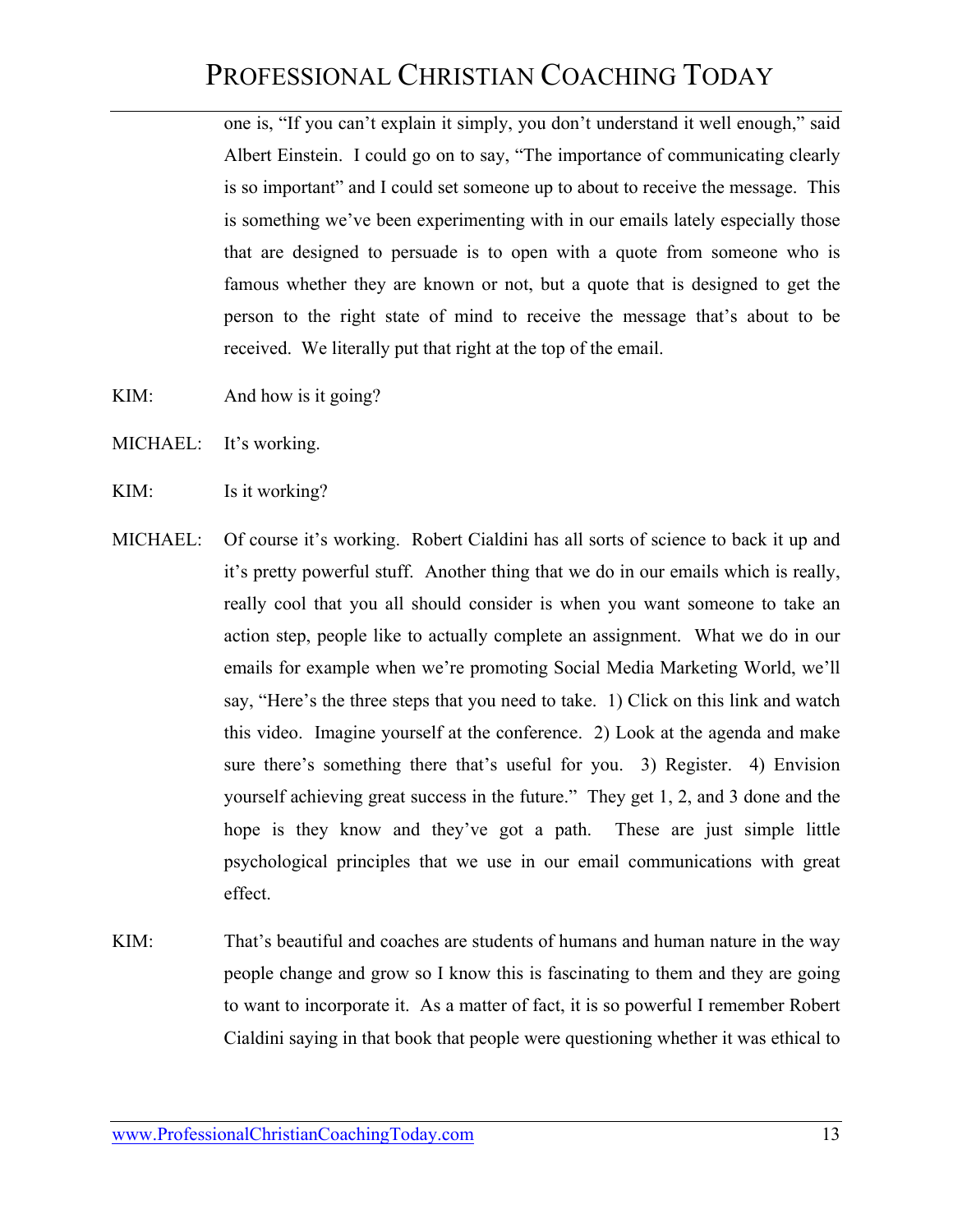even read and use his principles because they were so effective, but of course all tools are, I think, agnostic. It's how we use them.

- MICHAEL: Well if you think about it, isn't this what a good preacher does anyway? If you think about it, they pull a line out of Scripture. They kind of help set the position for what they are about to say or they might share a story that allows everyone to get unified to receive the message they are about to receive. This is just a human principle and I think it's pretty powerful when used correctly because we do live in an era where there's lots of messages going around us and to have something that can ground us, pause us temporarily to understand something, opens us up to be able to receive the message that we hope is important and can be received, and therefore it should be used as long as it's used for good.
- CHRIS: I love this. Michael, most of our listeners will never have and probably don't even need a huge email list like you have there at Social Media Examiner, but a recent interview that you did with Amy Porterfield, you talked about the important distinction between quality of people on your email list as contrasted with just quantity, how many are on there, and you kind of referenced that earlier that you're saying we're not trying to reach huge mass numbers of people and just constantly get more people coming in. You're using filters and you're looking for people that are in your areas of special interest. In coaching, we would say that they are most interested in the niche areas that you coach around. Can you flush that idea out for us a little bit about quality trumping quantity here in terms of building your mailing lists?
- MICHAEL: Well, there's so much talk in my industry about automation because with big numbers become less humanized and are harder to have true connections. The greatness is it's actually a blessing to have a small audience because you could actually send a customized thank you to every single email subscriber that adds their name on their list. You could follow up and ask. You could set an auto responder that says, "Tell me what your biggest struggle is" and then when they tell you, you can respond back one at a time because in reality if we think about it,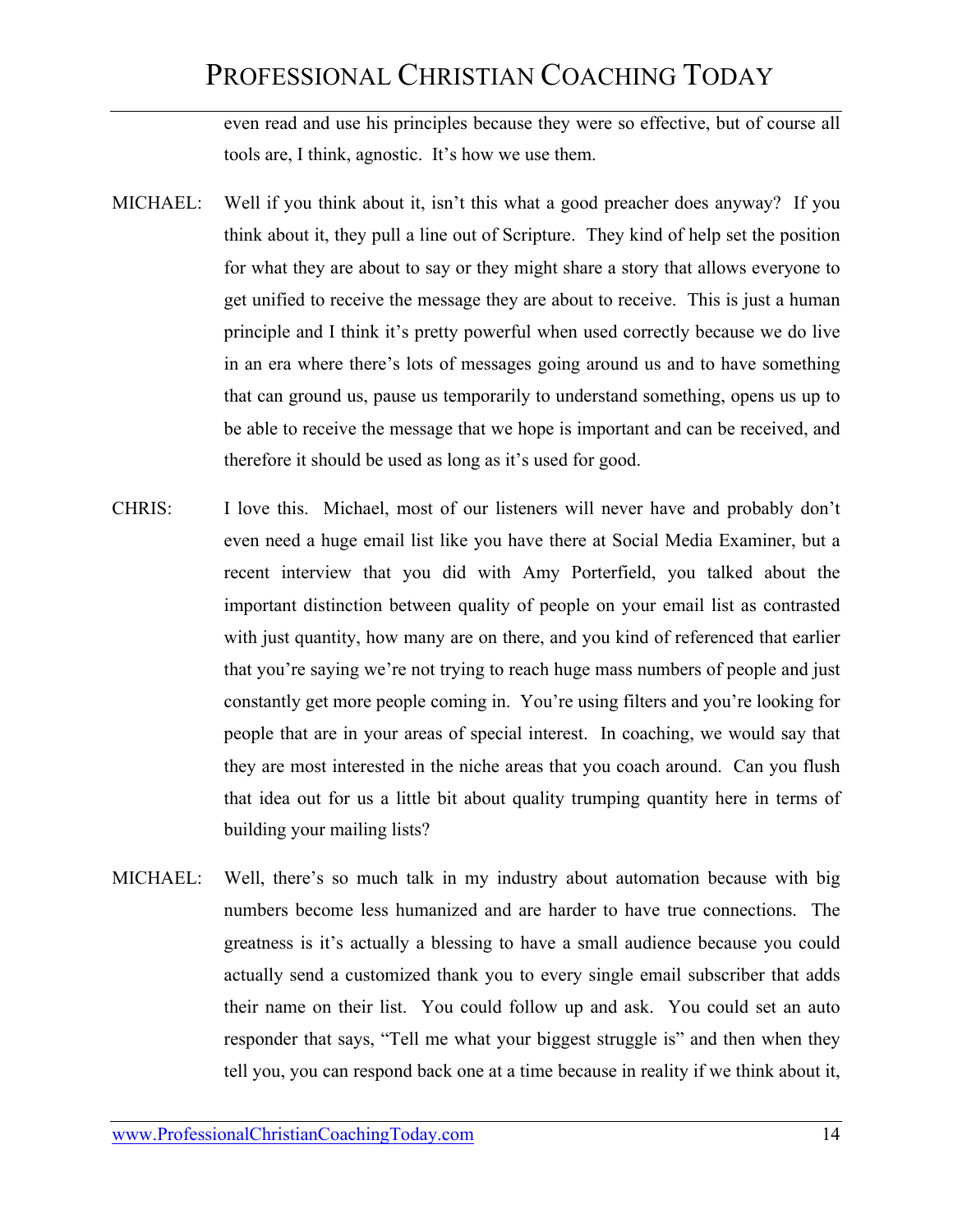and it's the same way when we go to an event. If you go to a conference that has thousands of people, do you say to yourself, I need to walk away with 1,000 connections in order for it to be valuable, Chris?

- CHRIS: No absolutely. In fact, I am there specifically to have those one on ones over coffee or an ice cream break or a run out for lunch/breakfast or whatever. I want that high quality, not necessarily the quantity. How many business cards should I come home with in a big old stack?
- MICHAEL: So maybe it does in high quality and you would call it a win, right? If you think about it, this is exactly how I think we ought to be thinking online and the problem is the siren on the hill has been the big number, right? Singing the "Hey, you can get lots of followers. You can be famous" and in reality, what I'm trying to tell people is it's much more about developing and cultivating small communities of people like the cheer song where everybody knows your name. You know their struggles and they know your struggles because all it takes is a very small group to change the world.

I think that if you're able to develop and cultivate those relationships via using Twitter, Facebook, email whatever at the smaller level, stop comparing yourself to the people that have the big audiences. Stop comparing yourself to those people who were the few fortunate ones that were there at the right time and the right place. Instead, just try to change the world very small and very locally, and you can have a monster big impact. I have seen so many people be depressed about the fact that they only have 1,000 people that they are emailing. I mean, come on. Let's be realistic. A 1,000 is a gargantuan number, right Chris?

CHRIS: It is and actually, this may be one of the most important takeaways for our audience from this entire talk because it does really say if anybody listening began to kind of let your eyes glaze over when we were talking about some of those various things that you can do to improve your open rates or how to battle the algorithm challenge and that kind of stuff, what it really comes down to is keep in mind we're coaches. Coaches work individually or in small groups with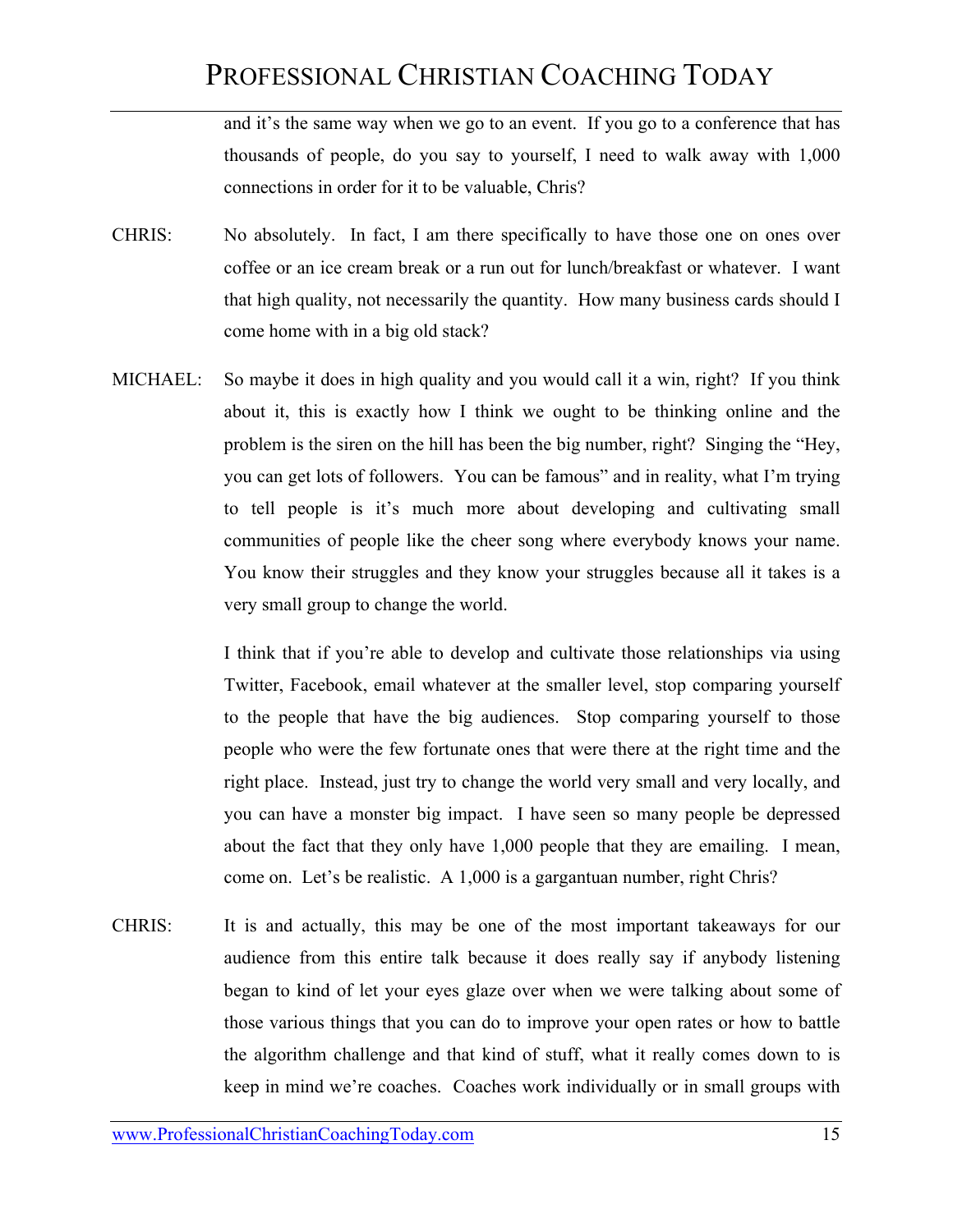people. You have a full coaching caseload if you have 25 clients. We can afford to work in, we should even intentionally set out to work in smaller numbers that are very focused. Be very specific about the niche audiences that you're primarily trying to reach. Survey those. Find out what they want to follow and deliver that to them. You'll draw just those people and you'll still wind up with more clientele that you know what to do with.

- KIM: Oh, it's a beautiful point. Listen Michael, you have shared some great principles, strategies, techniques today and I really appreciate it. As we finish up, would you share just maybe one or two very small practical steps that our coaches can take to begin or grow their email list no matter how small from the information today?
- MICHAEL: Okay. A couple of things is you want to visit Social Media Examiner and look at how we collect email addresses because we just use a gazillion different techniques. The coolest thing that I think you could do is have what I call an exit intent pop up. You probably have seen this before where you're about to leave a website and something flies up on the screen and it says, "Hey, before you leave, would you like to get this free offer?" Simply you could do this through one of the tools that we use is something called optinmonster.com. This is a tool that is subscription based tool and it can plug into MailChimp or Aweber, whatever email service that you're providing and literally overnight, it doubled our email subscribers just by having this one thing because if you think about it, the intent of someone who is about to leave your website is that they are likely never going to come back, but if you can pop something up that's a value to them after they have consumed your content and as they are getting ready to go, that can be all the difference in the world.

If you want to really take it to the next level, you can check out, I did a podcast episode on conversion rate optimization with a guy named Chris Daley. You can just Google the phrase "conversion rate optimization." Once you get these pop ups things working and nobody really likes them but they love them when they are exiting because it's never obstructive because they are planning to leave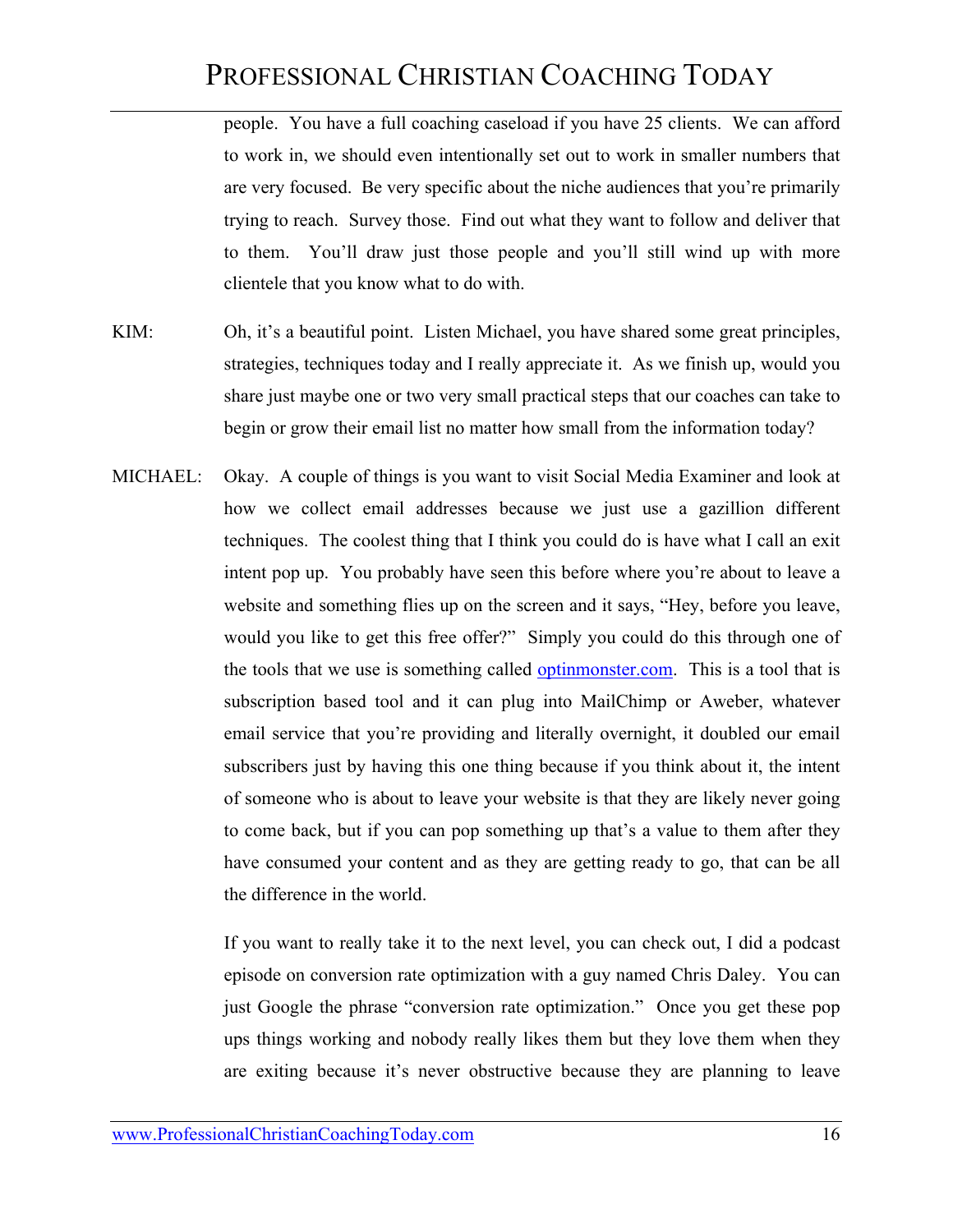anyway. You can start experimenting with different colors of buttons and you can start experimenting with different things like yes and no, and all these kinds of things and you can double again because you can begin to understand what kind of little principles will allow you to get more people on your email list. If you're getting five a week and you can take it up to 10 or 20 a week, that could be a big deal for you. So I would try some of those techniques as a good first step.

CHRIS: Well man and that's a great tip and as he said, go out to Social Media Examiner. Let's start to make it clear. How are people can get connected with you and start to follow if they are not already? The website is SocialMediaExaminer.com. Pretty simple straightforward, SocialMediaExaminer.com, tons of different free things out there. As he said, about 95% of what they do is free stuff. You will find information out there about several things including that Social Media Marketing World, that conference that I was mentioning I went to earlier this year. That is an every year kind of a thing and the next one is coming up here just around the corner. Here we are in the beginning of January and in March 22-24, 2017 in San Diego at the San Diego Convention Center is going to be the next Social Media Marketing World.

> I'm going to toss some of the names in there, Michael, because I think it's important for our listeners to understand the caliber of people. These are household names. These are some of your huge list of presenters, Guy Kawasaki, Michael Hyatt, Amy Porterfield, Chris Brogan, Mari Smith, Ann Handley, of course Michael Stelzner and a whole bunch of others are there. Now, if you're not sure yet about signing up for a conference, you can get a steady slow drip, a feed weekly of Michael Stelzner and you'll get that on his podcast. You can find information about that at the website as well or just going on and subscribing on iTunes, Stitcher, or wherever you listen to podcasts to Social Media Marketing. That's the name of his podcast, Social Media Marketing. Once again, just lots of other things there. Michael, before we wrap up here, Kim had mentioned earlier that you have a live broadcast that you do. Can you tell our listeners a little bit about that?